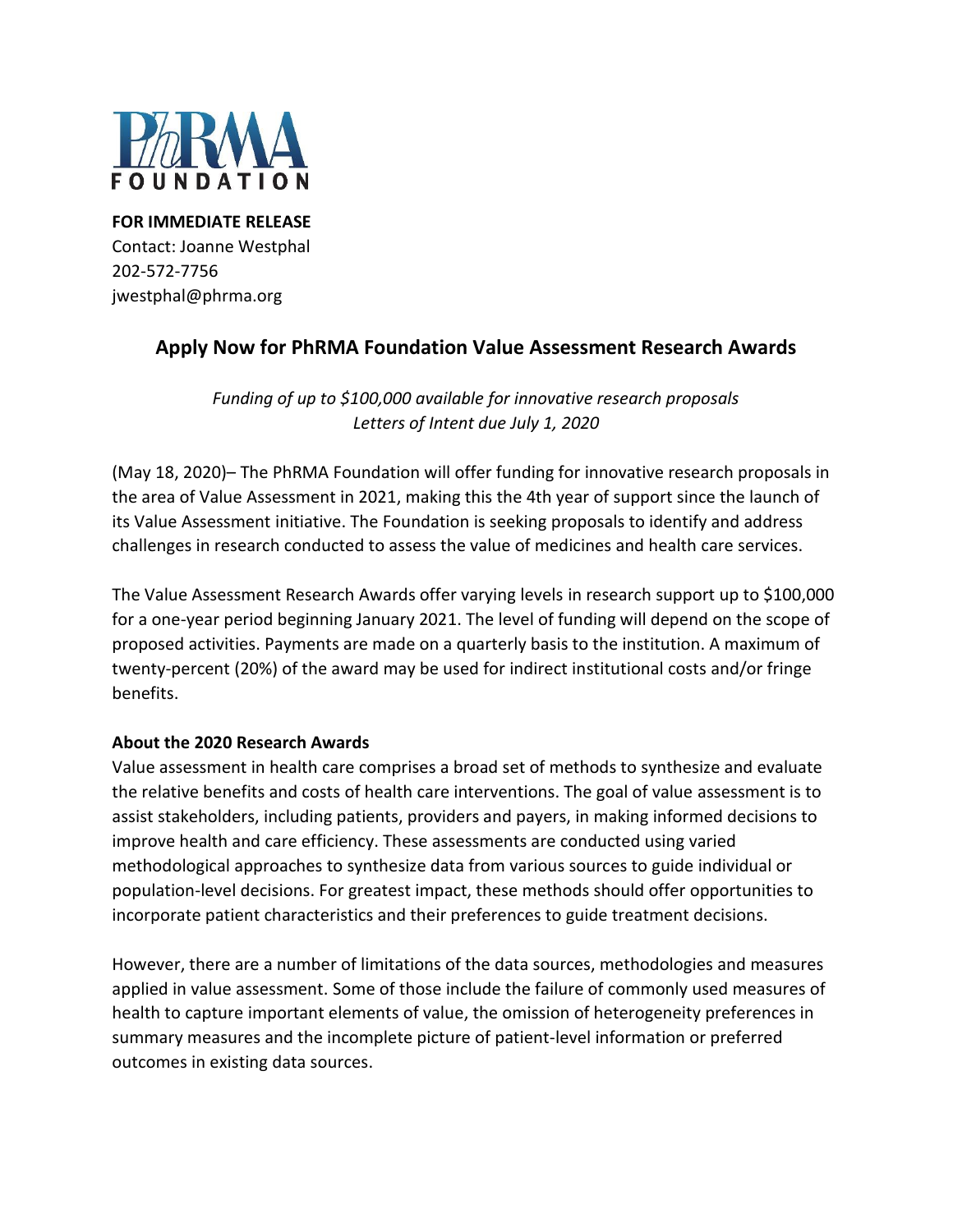The PhRMA Foundation seeks proposals to identify and address challenges in research conducted to assess the value of medicines and health care services. Example topics may include, but are not limited to:

- •Measurement and reporting of value elements
- •Frameworks for value assessment
- •Selection and reporting of study populations
- •Collection and measurement of patient-centered outcomes
- •Heterogeneity of patient preferences
- •Value-element aggregation techniques
- •Uncertainty in model parameters or structures
- •Incorporation of real-world data
- •Value from different stakeholder perspectives
- •Ethical considerations
- •Development of decision tools

#### **Eligibility**

Award opportunities are open to all individuals and organizations with training in health economics, outcomes research, clinical sciences or health care evaluation. Eligible applicants should hold an advanced degree in a field of study logically or functionally related to the proposed activities, such as a PhD or equivalent. Interdisciplinary collaboration is highly encouraged.

At least one collaborator must also have a firm commitment from an accredited U.S. university or research organization.

#### **How to Apply**

The Research Award application process has two phases.

Phase 1: Candidates should submit letters of intent (LOIs) no later than July 1, 2020. LOIs will be reviewed for potential program fit, novelty, importance, rigor and clarity. Details can be found at [http://www.phrmafoundation.org/2018-awards/value-assessment-initiative/research](http://www.phrmafoundation.org/2018-awards/value-assessment-initiative/research-awards-1/)[awards-1/](http://www.phrmafoundation.org/2018-awards/value-assessment-initiative/research-awards-1/)

Phase 2: Candidates who submit a Letter of Intent will be informed by August 1, 2020 whether they should submit a full application by September 15, 2020. Details of how to submit the full application will be explained, as well.

Recipients will be announced by December 15, 2020, with funding beginning in early 2021.